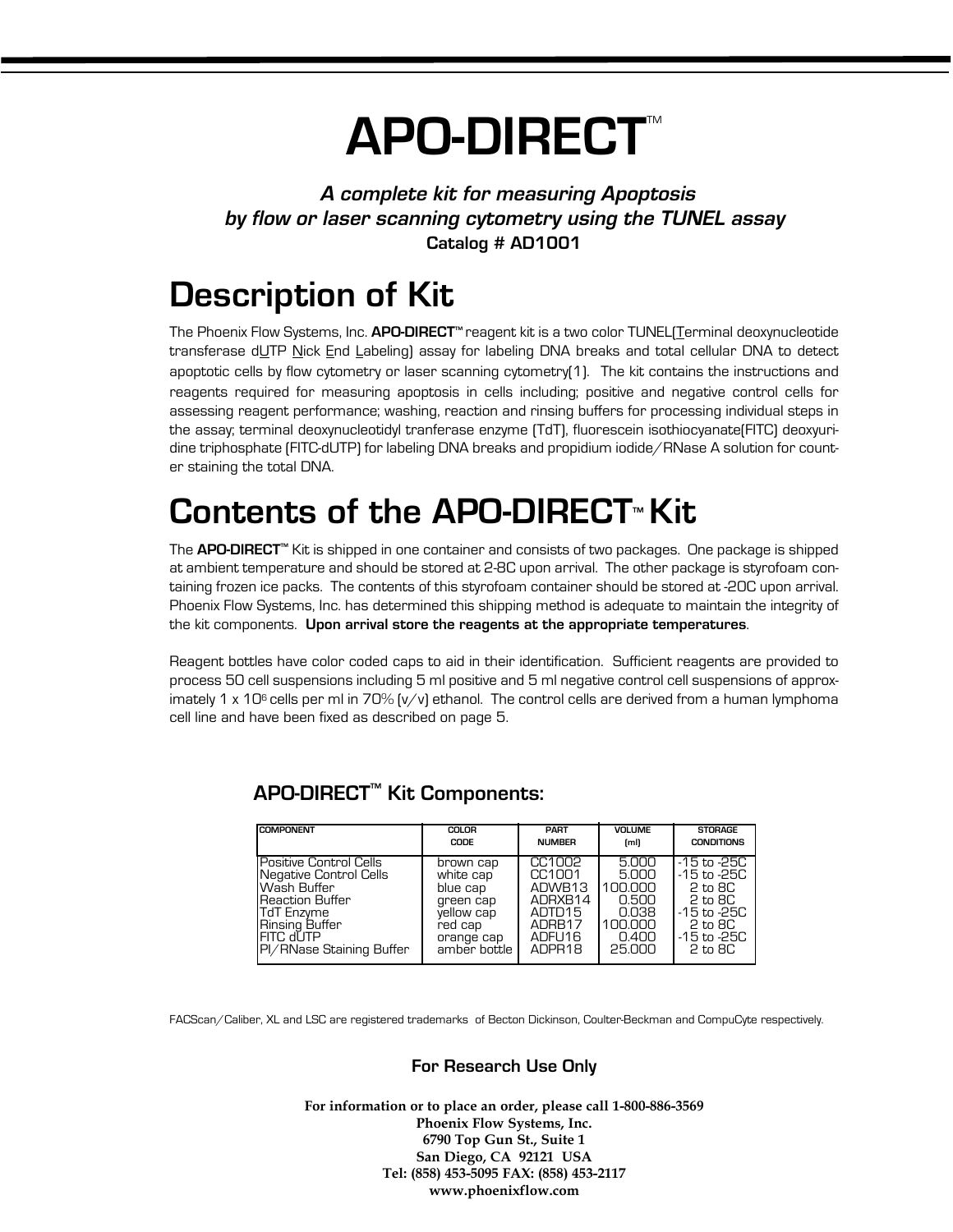### **Precautions and Warnings**

1. The components of this kit are for **Research Use Only** and are not intended for diagnostic procedures.

 $2$ . Components part numbers CC1002 and CC1001 contain 70% (v/v) ethanol as a preservative; ADWB13 and ADRXB14 contain sodium cacodylate (dimethylarsinic) as a buffer; ADRB17, and ADPR18 contain 0.05% (w/v) sodium azide as a preservative. These materials are harmful if swallowed; avoid skin contact, wash immediately with water. See Material Safety Data Sheets.

3. TdT Enzyme (ADTD15) will not freeze at -20°C, because it is in 50% (v/v) glycerol solution. Upon warming the TdT enzyme solution, centrifuge the tube for 30 seconds to force all the liquid to the bottom of the tube.

### **Reagents and Materials Required, but not supplied:**

- 1. Flow Cytometer or Laser Scanning Cytometer
- 2. Distilled water
- 3. 1% (w/v) paraformaldehyde (methanol free) in Phosphate Buffered Saline (PBS)
- 4. 70% (v/v) ethanol
- 5. 37C Water Bath
- 6. Ice Bucket
- 7. 12 x 75 mm flow cytometry test tubes
- 8. Pipets and Pipetting Aids
- 9. **LSC users-** clean glass slides and glass coverslips

# **Definition of Apoptosis**

Apoptosis is programmed cell death. It is believed to take place in the majority of eukaryotic cells. It is a distinct event that triggers characteristic morphological and biological changes in the cellular life cycle. It is common during embryogenisis(3), normal tissue and organ involution(4, 5), cytotoxic immunological reactions(6, 7) and occurs naturally at the end of the life span of differentiated cells(8, 9). It can also be induced in cells by the application of a number of different agents including physiological activators, heat shock, bacterial toxins, oncogenes, chemotherapeutic drugs, ultraviolet and gamma radiation(10). When apoptosis occurs, the nucleus and cytoplasm of the cell often fragment into membrane-bound apoptotic bodies that are then phagocytized by neighboring cells. Alternatively, during necrosis, cell death occurs by direct injury to cells resulting in cellular lysing and release of cytoplasmic components into the surrounding environment often inducing an inflammatory response in the tissue. A landmark of cellular self destruction by apoptosis is the activation of nucleases that degrade the higher order chromatin structure of the DNA into fragments of 50 to 300 kilobase pairs and subsequently into smaller DNA pieces of about 200 base pairs in length(11). Numerous reviews of the events accompanying apoptosis are available and several well-researched model systems have been described (12, 13, 14).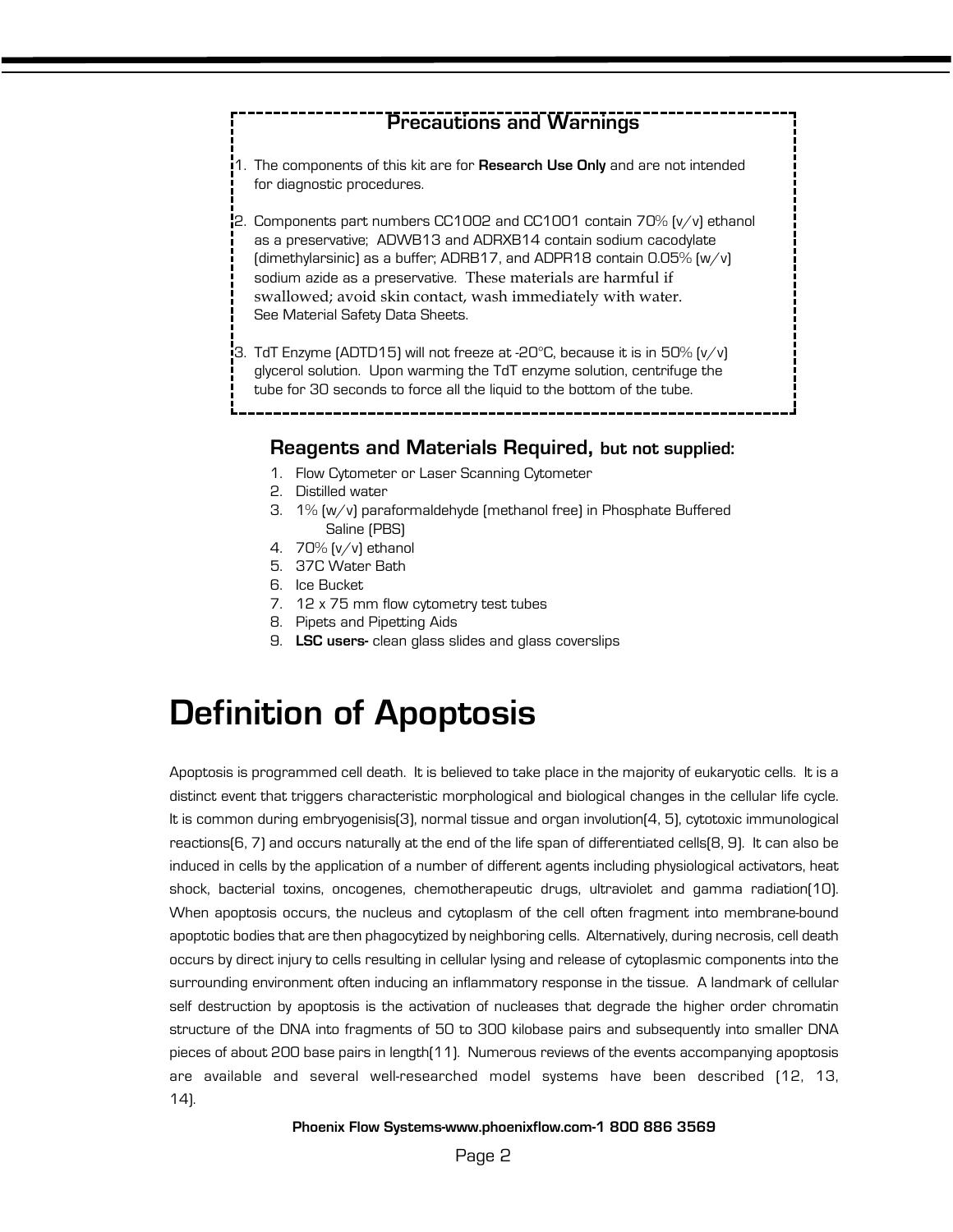## **Measurable Features of Apoptosis**

One of the most easily measured features of apoptotic cells is the break-up of the genomic DNA by cellular nucleases. These DNA fragments can be extracted from apoptotic cells and result in the appearance of "DNA laddering" when the DNA is analyzed by agarose gel electrophoresis.(11). The DNA of nonapoptotic cells which remains largely intact does not display this "laddering" on agarose gels during electrophoresis. The large number of DNA fragments appearing in apoptotic cells results in a multitude of 3'-hydroxyl termini of DNA ends. This property can be used to identify apoptotic cells by labeling the DNA breaks with fluorescent tagged deoxyuridine triphosphate nucleotides (F-dUTP). The enzyme terminal deoxynucleotidyl transferase (TdT) catalyzes a template independent addition of deoxyribonucleoside triphosphates to the 3'-hydroxyl ends of double- or single-stranded DNA(15). A substantial number of these sites are available in apoptotic cells providing the basis for the single step fluorescent labeling and flow/laser scanning cytometric method utilized in the **APO-DIRECT**TM Kit(1,16). Non-apoptotic cells do not incorporate significant amounts of the F-dUTP owing to the lack of exposed 3'-hydroxyl DNA ends.

### **APO-DIRECT™ TUNEL ASSAY**



Figure 1: Diagrammatic representation of the APO-Direct TUNEL assay. Addition of fluoroscein deoxyuridine triphosphate nucleotides at the 3'-OH sites of DNA strand breaks of the apoptotic cells is catalyzed by terminal deoxynucleotidyl transferase (TdT).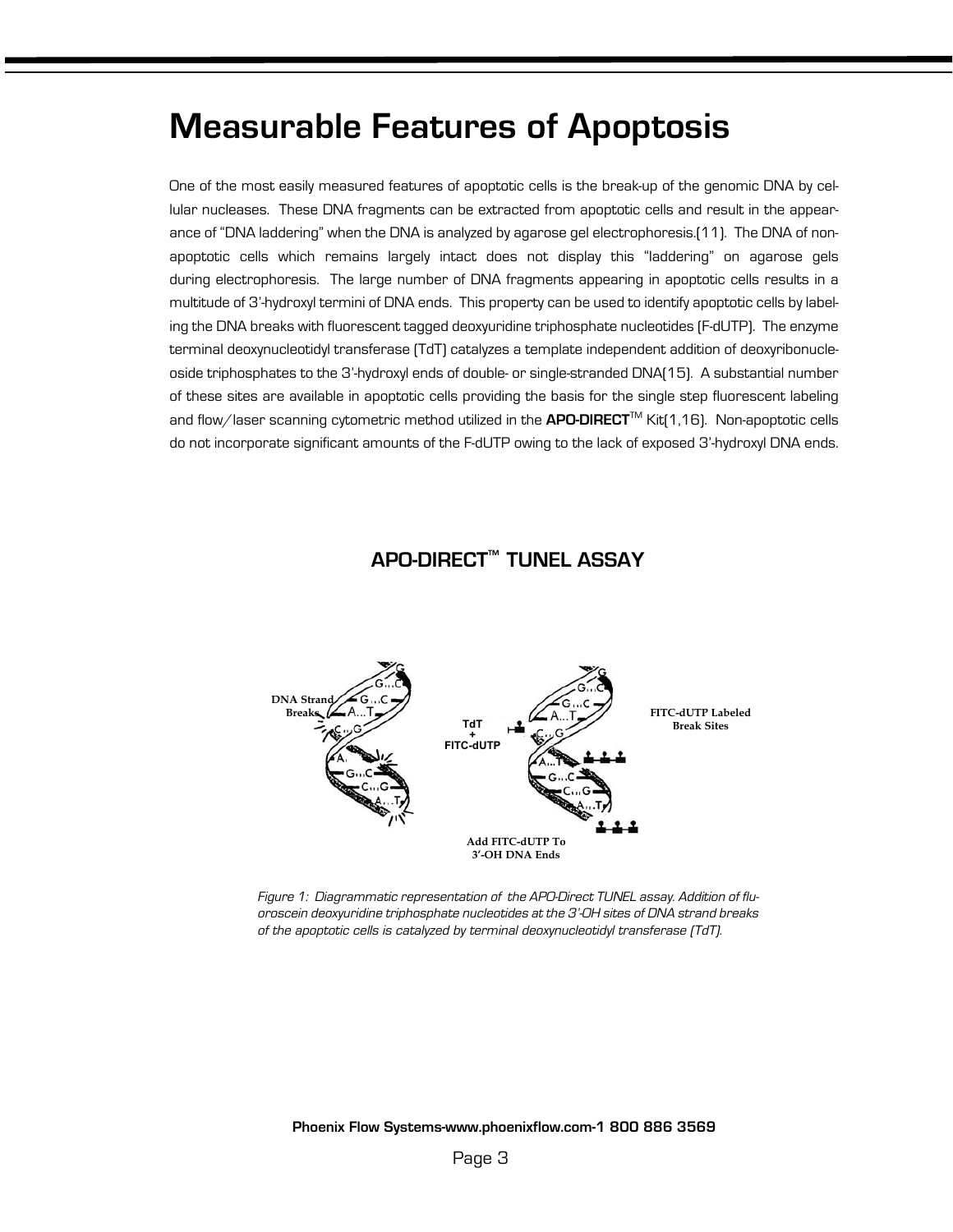# Flow Diagram of APO-DIRECT<sup>®</sup> **Apoptosis Assay**



**Figure 2:** Flow diagram used in the APO-DIRECT™ Apoptosis Assay. The positive and negative control cells are supplied in the kit and are already fixed. The cells supplied by the researcher should be fixed by the researcher according to the protocol suggested on page 6.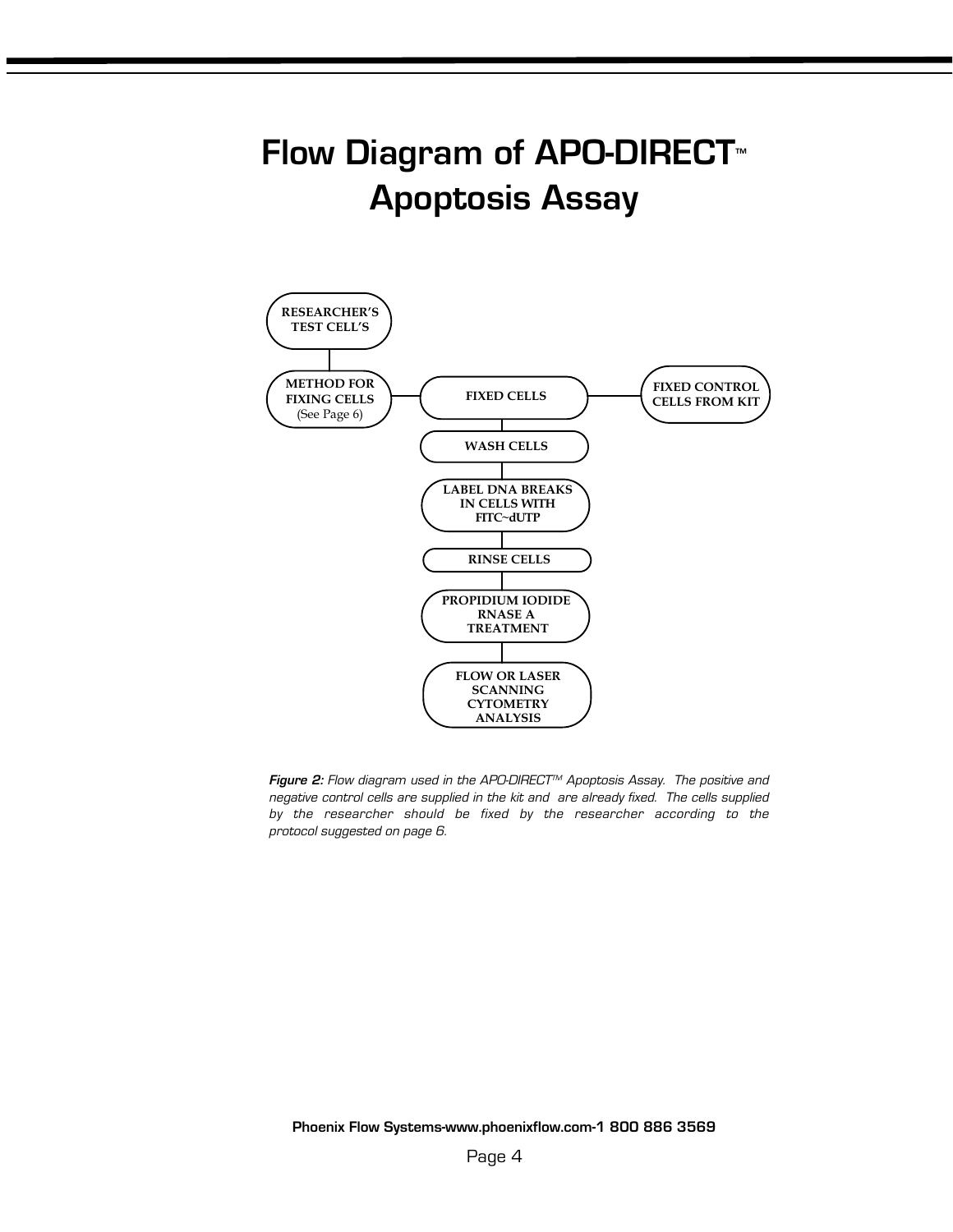## **Cell Fixation Procedure for APO-DIRECT<sup>™</sup> Assay**

**NOTE:** Cell fixation using paraformaldehyde is a **required** step in the **APO-DIRECT**<sup>™</sup> assay to cross link the DNA in the cells. Ethanol treatment is required to permeabilize the cells. The following cell fixation procedure is a suggested method. Variables such as cell origin and growth conditions can affect the results. The fixation conditions provided below should be considered as guidelines. Additional experimentation may be required to obtain results comparable to the control cells provided with this kit. The **positive** and **negative control cells** provided in the **APO-DIRECT**TM **KIT** are already fixed as outlined below.

- 1. Suspend the cells in 1%(w/v) paraformaldehyde in PBS, pH 7.4 at a concentration of 1-2 x 106 cells/ml.
- 2 Place the cell suspension on ice for 30-60 minutes.
- 3. Centrifuge the cells for 5 minutes at 300 x g and discard the supernatant.
- 4. Wash the cells in 5 ml of PBS then pellet the cells by centrifugation. Repeat the wash and centrifugation.
- 5. Resuspend the cell pellet in the residual PBS in the tube by gently vortexing the tube.
- 6. Adjust the cell concentration to 1-2 x 10<sup>6</sup> cells/ml in 70%  $[v/v]$  ice cold ethanol. Let cells stand for a minimum of 30 minutes on ice or in the freezer. See note below.
- 7. Store cells in 70% (v/v) ethanol at -20C until use. Cells can be stored at -20°C several days before use.

Note: In some biological systems storage of the cells at -20C in 70% (v/v) ethanol for at least 12-18 hours prior to staining for apoptosis detection yields the best results in this assay.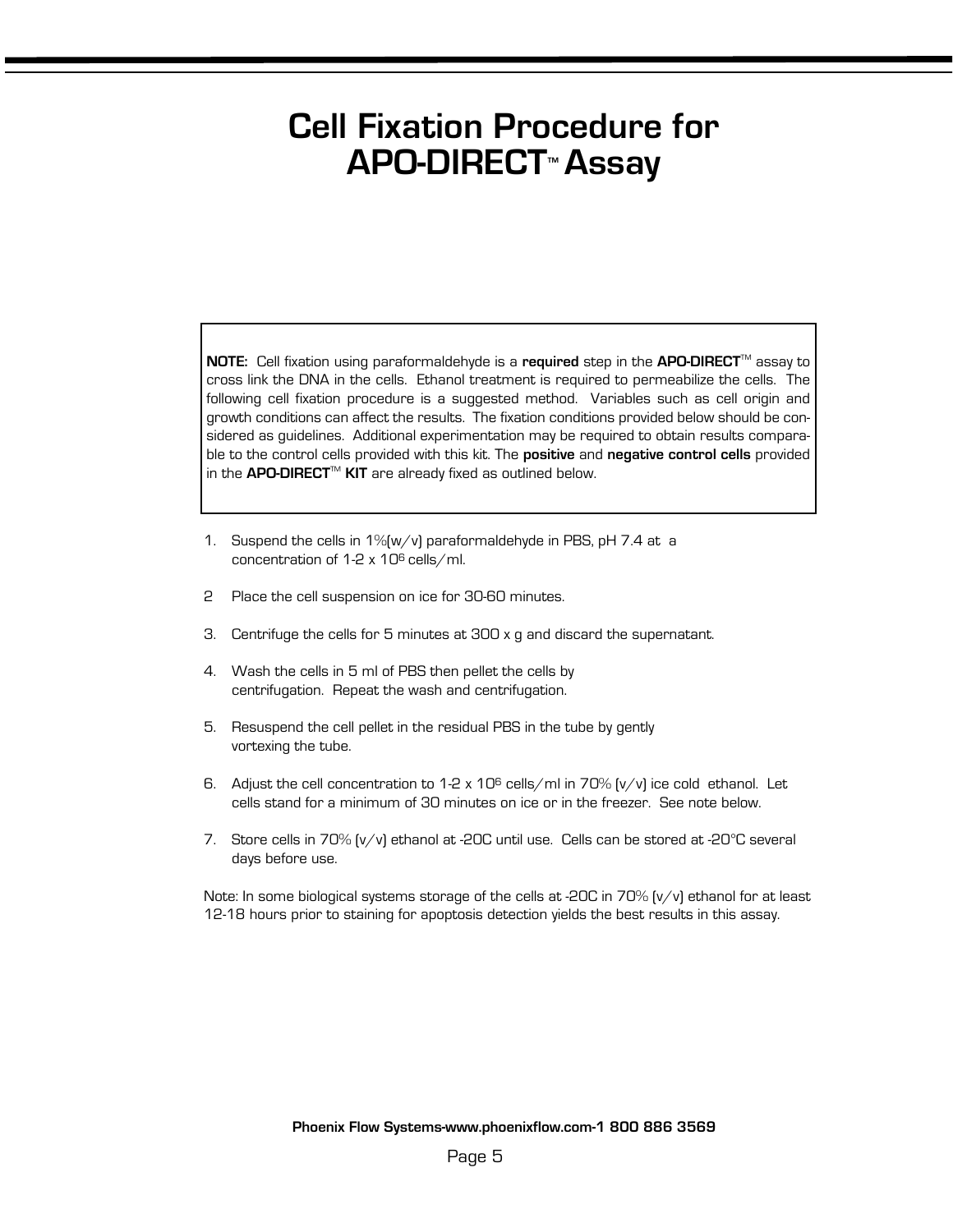# **APO-DIRECT<sup>™</sup> STAINING PROTOCOL**

The following protocol describes the method for measuring apoptosis in the **positive** and **negative control** cells that are provided in this kit. The same procedure should be employed for measuring apoptosis in the cell specimens provided by the researcher.

- 1. Resuspend the **positive (brown cap)** and **negative (natural cap)** control cells by swirling the vials. Remove 1 ml aliquots of the control cell suspensions (approximately 1 x 106 cell per 1 ml) and place in 12 x 75 mm centrifuge tubes. Centrifuge (300 x g) the control cell suspensions for 5 min utes and remove the 70 (v/v) ethanol by aspiration being careful to not disturb the cell pellet.
- 2. Resuspend each tube of control cells with 1 ml of **Wash Buffer (blue cap)** for each tube. Centrifuge as before and remove the supernatant by aspiration.

**NOTE**: It is very important to remove all ethanol from the reaction tube since it will inactivate the TdT enzyme. <u>Do not</u> skip these washes.

- 3. Repeat the **Wash Buffer** treatment (step 2).
- 4. Resuspend each tube of the control cell pellets in 50 µl of the **DNA Labeling Solution** (prepared as described below).

| <b>ISTAINING SOLUTION</b><br><b>COMPONENT</b> | 1 ASSAY   | 6 ASSAYS<br>(2 controls+4 unknown) | 12 ASSAYS<br>[2 controls+10 unknown] |
|-----------------------------------------------|-----------|------------------------------------|--------------------------------------|
| Reaction Buffer (green cap)                   | 10.00ul   | 60.0ul                             | 120.0ul                              |
| TdT Enzyme (yellow cap)                       | $0.75$ ul | 4.5ul                              | 9.0 <sub>u</sub>                     |
| FITC-dUTP (orange cap)                        | 8.00ul    | 48.0ul                             | 96.0ul                               |
| distilled H2O                                 | 32.25µ    | 193.5µl                            | 387.0ul                              |
| Total Volume                                  | 51.00ul   | 306.0ul                            | 612.0ul                              |

The appropriate volume of DNA Labeling Solution to prepare for a variable number of assays is based upon multiples of the component volumes combined for 1 Assay. Mix only enough DNA Labeling Solution to complete the number of assays prepared per session. The DNA Labeling Solution is active for approximately 24 hours.

5. Incubate the cells in the **DNA Labeling Solution** for 60 minutes at 37C in a temperature con trolled bath. Shake cells every 15 min. to resuspend.

> **NOTE**: The DNA Labeling Reaction can also be carried out at 22-24C overnight for the control cells. For samples other than the control cells provided in the kit, incubation times at 37C may need to be adjusted to longer or shorter periods depending on the characteristics of the cells supplied by the researcher.

- 6. At the end of the incubation time add 1.0 ml of **Rinse Buffer (red cap)** to each tube and centrifuge each tube (300 x g) for five minutes. Remove the supernatant by aspiration.
- 7. Repeat the cell rinsing with 1.0 ml of the **Rinse Buffer (red cap)**, centrifuge and remove the super natant by aspiration.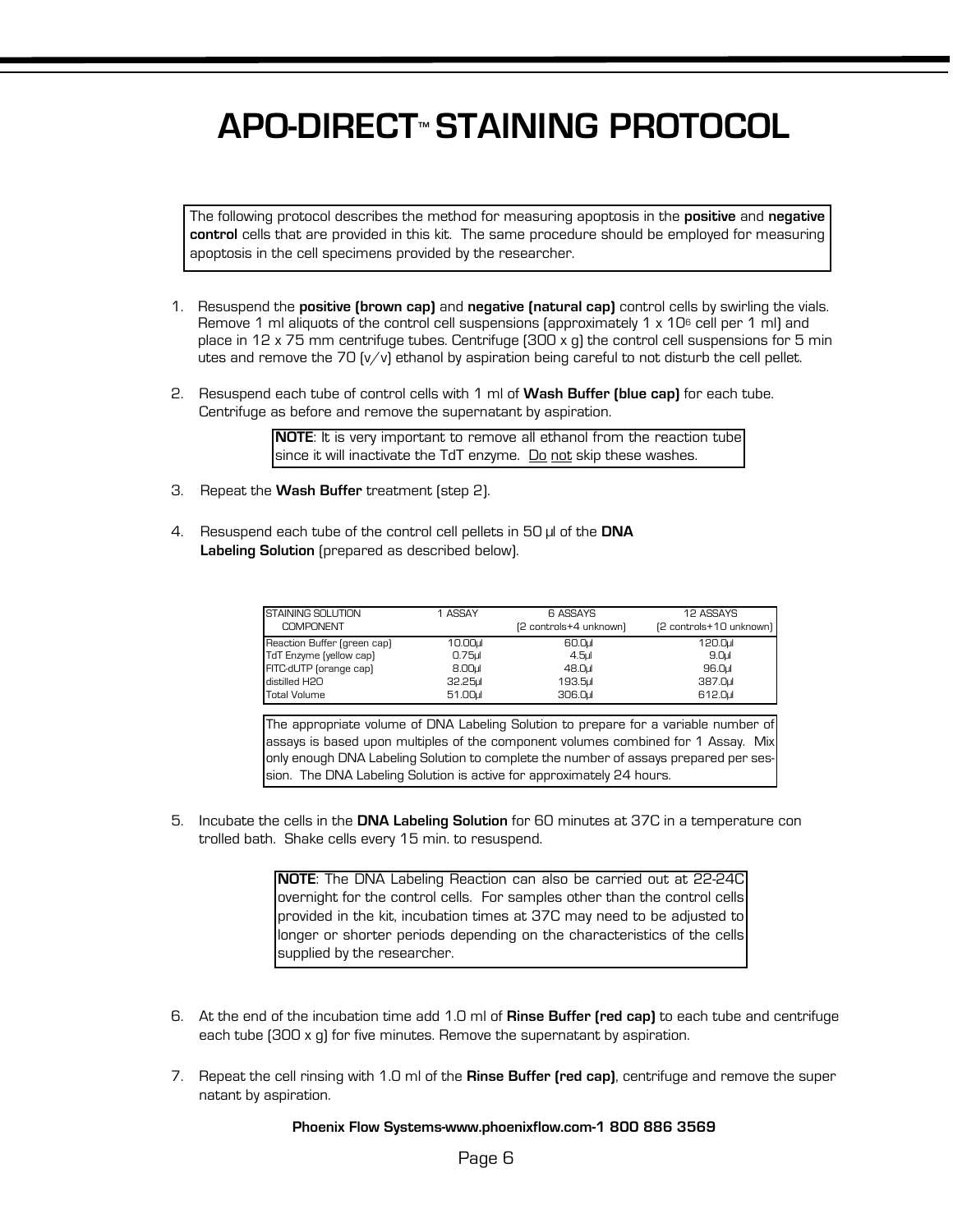# **APO-DIRECT<sup>™</sup> STAINING PROTOCOL (cont.)**

### **FOR FLOW CYTOMETRY ANALYSIS**

- 8. Resuspend the cell pellet in 0.5 ml of the **Propidium Iodide/RNase A solution (amber bottle)**.
- 9. Incubate the cells in the dark for 30 minutes at room temperature.
- 10. Analyze the cells in **Propidium Iodide/RNase solution** by flow cytometry within 3 hours of staining.

### **FOR LASER SCANNING CYTOMETRY ANALYSIS**

- 8. Dilute the **Propidium Iodide/RNase A solution (amber bottle)** 1 to 5 (add 1 ml of PI/RNase solution to 4 ml of **Wash Buffer (blue cap)**.
- 9. Resuspend the cell pellet in 0.5 ml of the **Propidium Iodide/RNase A**  dilutant.
- 10. Incubate the cells in the dark for 30 minutes at room temperature.
- 11. Spin down cells to concentrate suspension. Aspirate most of supernatent and resuspend pellet in remaining **Propidium Iodide/RNase A solution.** Remove a small aliquot of the stained cells from the tube and place on a slide. Put cover slip over droplet of cells. Analyze the cells in **Propidium Iodide/RNase A solution** by laser scanning within 3 hours of staining.

# **Analyzing the APO-DIRECT™ Samples on the flow or laser scanning cytometer**

This assay is run on a flow/laser scanning cytometer equipped with a 488 nm Argon Laser as the light source. Propidium Iodide (DNA) and FITC (Apoptotic Cells) are the two dyes being used. Propidium Iodide (PI) fluoresces at about 623 nm and FITC at 520 nm. Two dual parameter and two single parameters displays are created with the cytometer data acquisition software. The instrument settings and acquisition protocols for the different cytometers are illustrated on pages 10 & 11. For the flow cytometer the gate should be the standard dual parameter DNA doublet discrimination display with the DNA Area signal on the Y-axis and the DNA Width (Becton-Dickinson), (figure 5A) or DNA Integral (Coulter) signal on the X-axis, (figure 5B). For the CompuCyte laser scanning cytometer, the gate should be DNA Area on the Y-axis and DNA (PI) Max Pixel on the X-axis, (figure 5C). From the appropriate gating display, a region is drawn around the non-clumped cells and the second gated dual parameter display is generated. The normal convention of this display is to put DNA (Linear Red Fluorescence) on the X-axis and the d-UTP (Log Green Fluorescence) on the Y-axis, (figure 6). Two single parameter gated histograms, DNA and d-UTP, can also be added but are not necessary. By using the dual parameter display method, not only are apoptotic cells resolved but at which stage of the cell cycle they are in is also determined.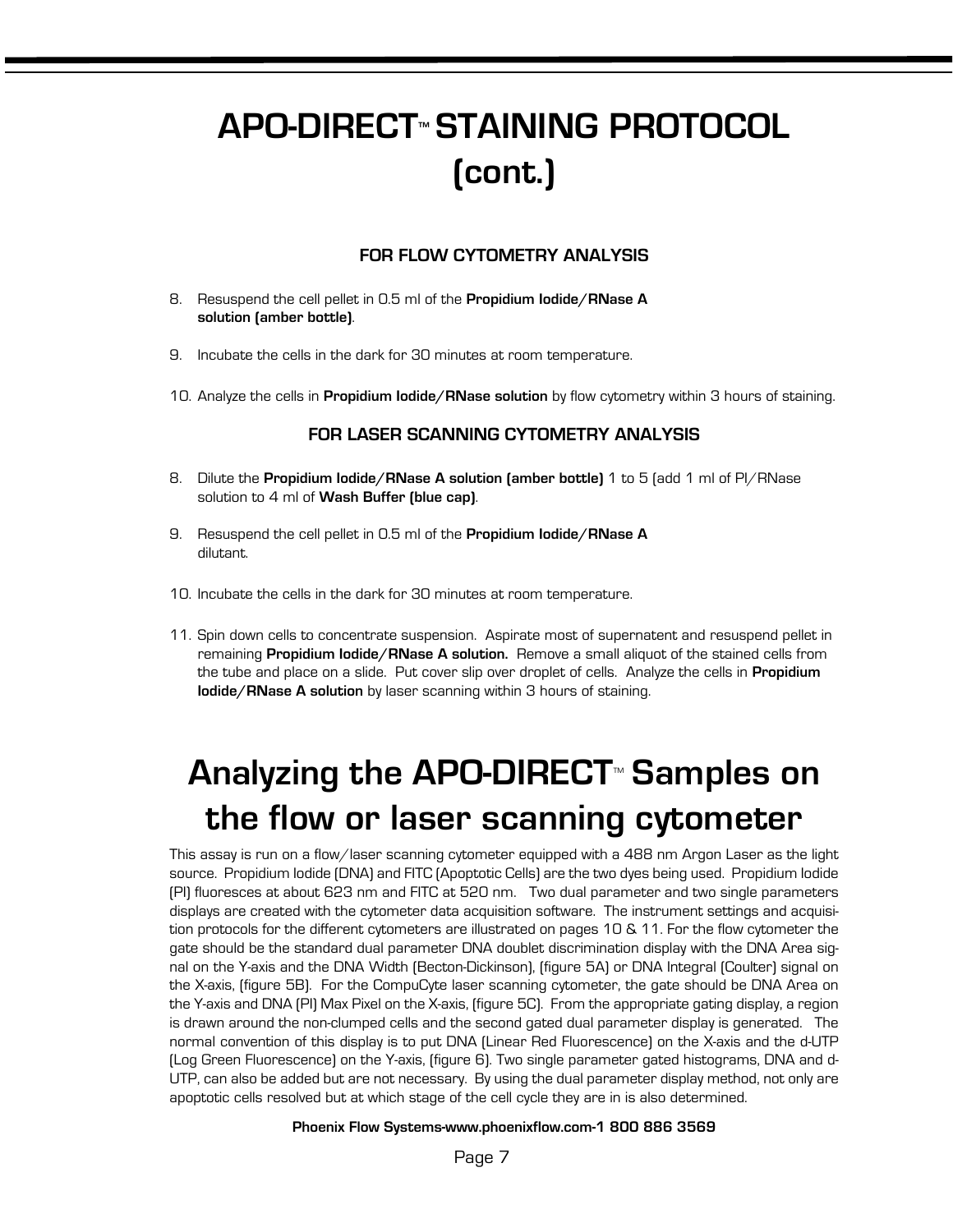### **Gated Green Fluorescence Histograms (Apoptosis) of Control Cells included in the kit.**





**Cytometer Setups Typical Gain Settings**

### Becton Dickinson FACScan/Caliber Flow Cytometer

| Parameter  | Amplifier Gain    | Detector Gain |
|------------|-------------------|---------------|
| $FI$ 1     | Log               | 380 Volts     |
| FI 2       | 1.46              | 414 Volts     |
| FL 2 Width | 87                |               |
| FL 2 Area  | 3.25              |               |
|            | Threshold-FL2, 40 |               |

### Coulter XL Flow Cytometer

| Parameter     | Amplifier Gain               | Detector Gain |
|---------------|------------------------------|---------------|
| FI.1          | Log                          | 589 Volts     |
| FL.3          | 2.00                         | 698 Volts     |
| AUX(FL3 Peak) | 1.00                         | 250 Volts     |
|               | Discriminator-AUX (FL3 Peak) |               |

### CompuCyte Laser Scanning Cytometer Laser Power-10mw Contouring Parameter-PI-Sensor 3

Scan Data Display Threshold Value-600

### Minimum Pixels-100

| Parameter     | Feature         | Amplifier Gain | Offset |
|---------------|-----------------|----------------|--------|
| FL 1-Sensor 1 | Log Integral    | 25             | 1950   |
| FL 3-Sensor 3 | Linear Integral | 30.            | 1950   |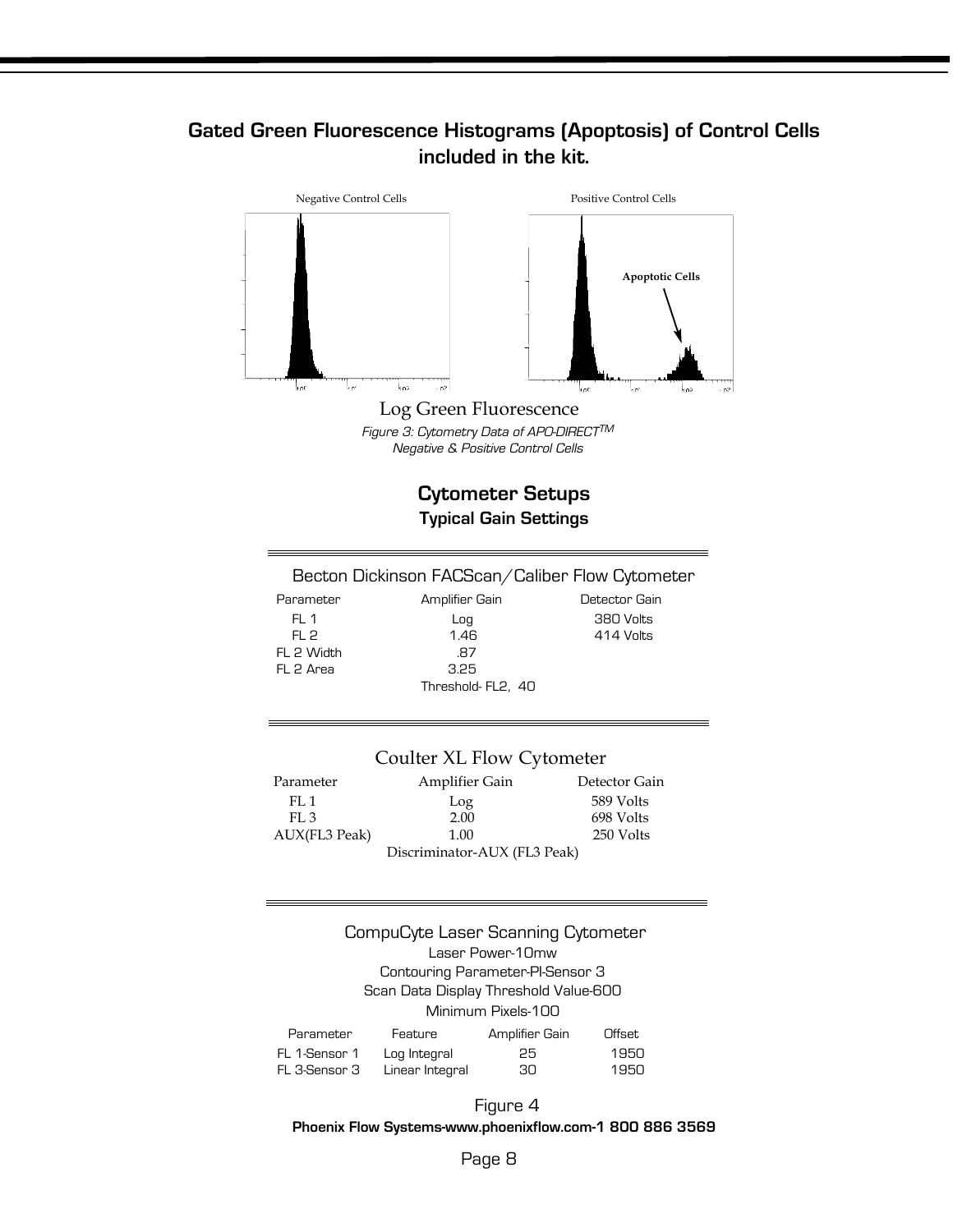

**Different Gates Used for Different Cytometers**

Figure 6

Figure 5 and 6 illustrate how the data should be acquired on the respective cytometer. No fluorescence compensation or gating from a scatter parameter is required.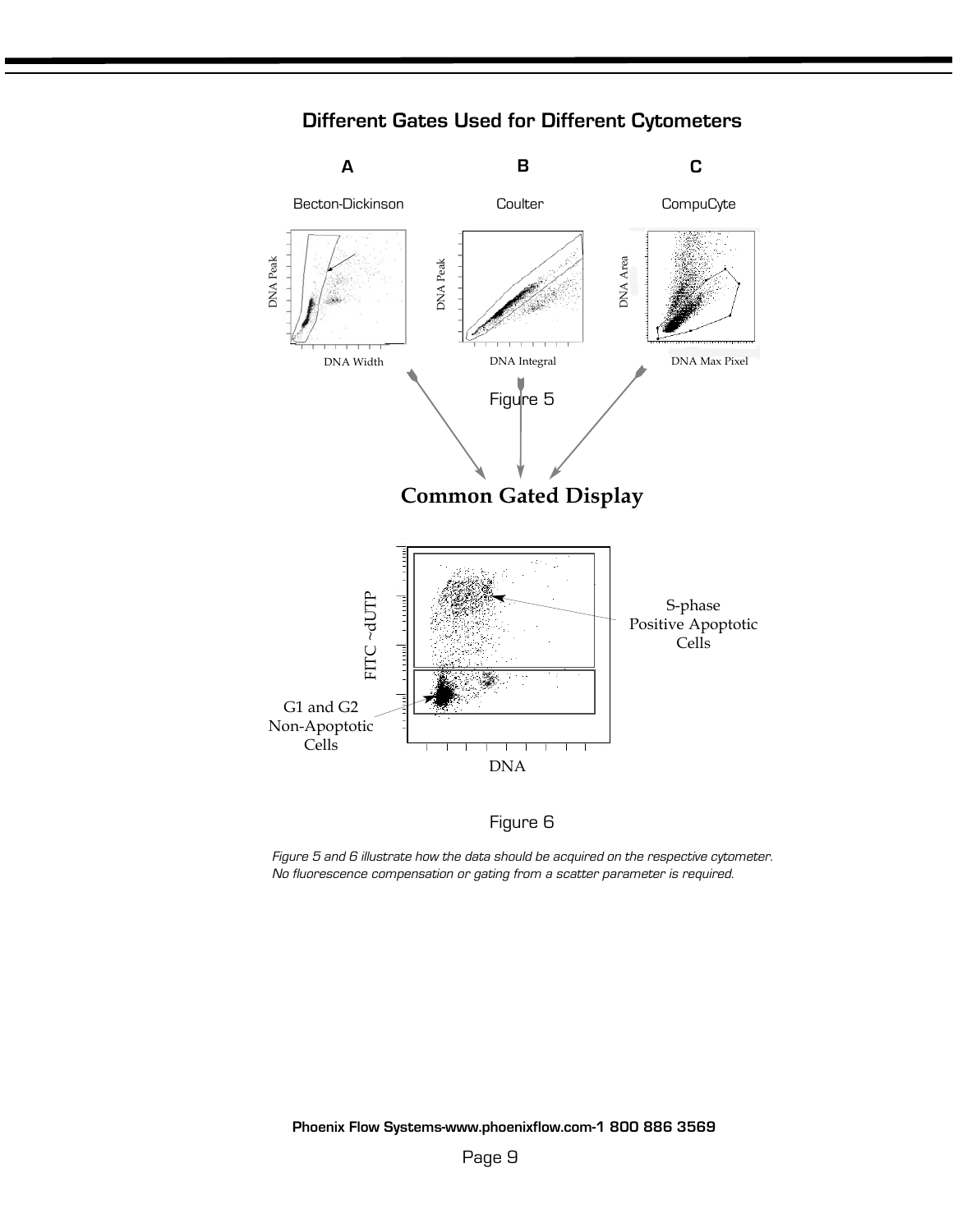# **Technical Tips and Frequently Asked Questions**

- 1. To minimize cell loss during the assay, restrict the assay to the use of a single 12 X 75 mm test tube. If polystyrene plastic test tubes are used, an electro-static charge can build up on the sides of the tube. Cells will adhere to the side of the tube and the sequential use of multiple tubes can result in significant cell loss during the assay.
- 2. Occasionally a mirror image population of cells at lower intensity is observed in the PI vs FITC-dUTP dual parameter display. This population arises because during the 50 µl **DNA Labeling Reaction,** some cells have become stuck to the side of the test tube and were not fully exposed to the reaction solution. This phenomenon can be overcome by washing all the cells from side of the tube and mak ing sure all cells are properly suspended at the beginning of the labeling reaction.
- 3. For those researchers using adherent cell line systems, the cells in the supernatant have a higher probability of being apoptotic than do the adherent cells. Save cells in the supernatant for assay prior to trypsinization of the adherent cell layer.
- 4. Cell fixation using a DNA crossing linking chemical fixative is an important step in analyzing apopto sis. Unfixed cells may lose smaller fragments of DNA that are not chemically fixed in place inside the cell during washing steps. The researcher may have to explore alternative fixation and permeabiliza tion methods to fully exploit their systems.
- 5. If a low intensity of FITC staining is observed, try increasing the incubation time during the 50 µl **DNA Labeling Reaction**. Some researchers have found labeling times of up to four hours at 37C may be required for certain cell systems.
- 6. If the DNA cell cycle information is not required, it is not necessary to add the **PI/RNase A** solu tion to each tube.

# **References**

1 Li, X., Traganos, F., Melamed, M. R., and Darzynkiewicz, Z. Single step procedure for labeling DNA strand breaks with fluorescein- or BODIPY-conjugated deoxynucleotides. Detection of apoptosis and BrdUrd incorporation. Cytometry 20: 172-180, 1995.

2. Goldman, A. S., Baker, M. K. Piddington, R. Inhibition of programmed cell death in mouse embryonic palate in vitro by cortisol and phenytoin: receptor involvement and requirements of protein synthesis. Proc. Soc. Exp. Biol. Med., 174: 239-243, 1983.

3. Lockshin, R.A. and Zakeri, Z. Programmed cell death and apoptosis. In: L. D. Tomei and F. D. Cope (eds.), Current Communications in Cell and Molecular Biology, Vol. 3., pp. 47-60. Cold Springs Harbor, NY: Cold Springs Laboratory, 1991.